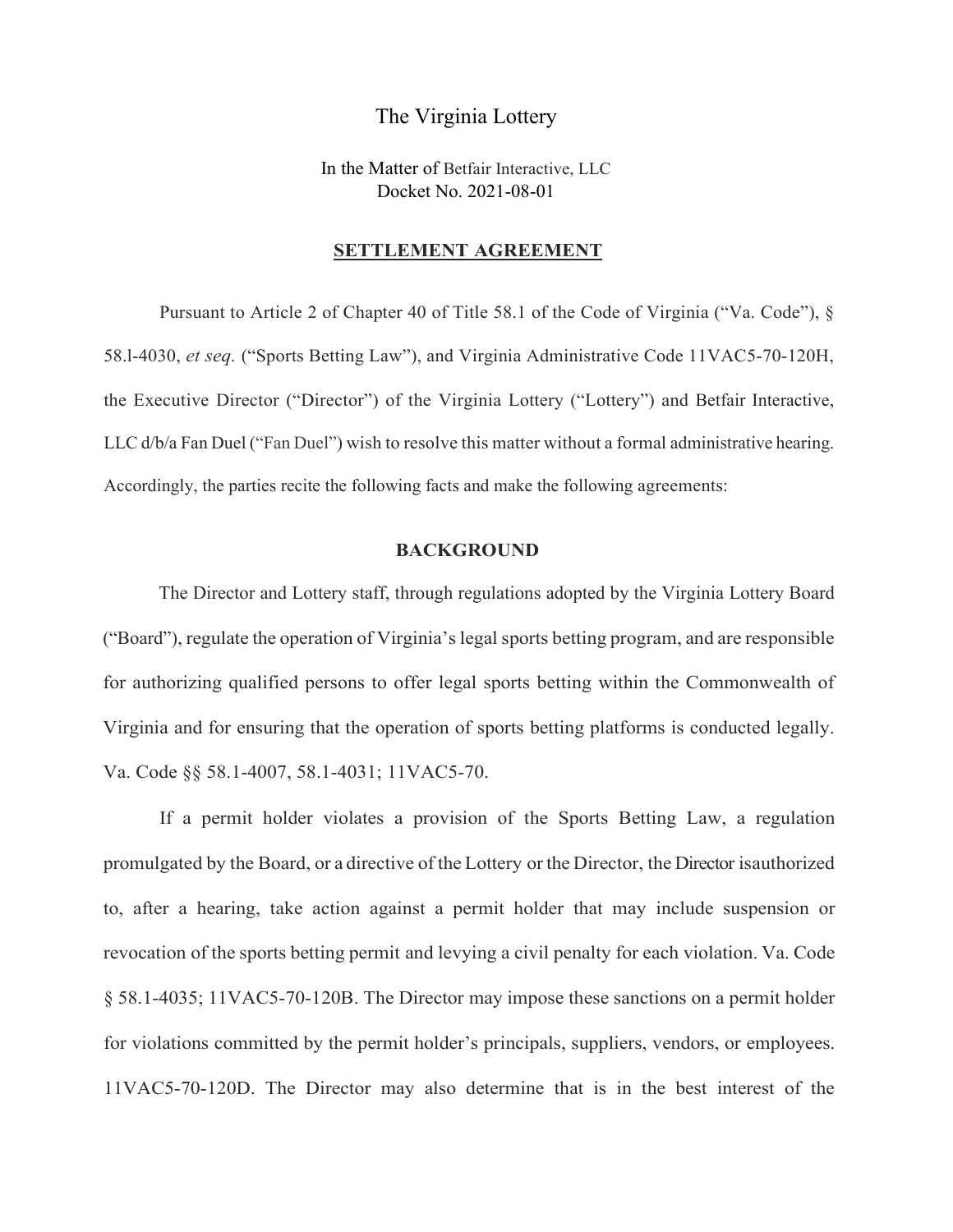Commonwealth of Virginia to reach an agreed-upon settlement with a permit holder to resolve a violation. 11VAC5-70-120H.

Fan Duel was issued a sports betting permit by the Director on January 20, 2021, to operate a sports betting platform in the Commonwealth and began accepting wagers through its platform on that day.

Following Fan Duel's immediate self-report on the problem and through a series of conversations during August 2021, the Lottery informed Fan Duel of the Lottery's determination that Fan Duel had allegedly violated the Sports Betting Law and the Lottery's related regulations with respect to responsible gaming during the month of June 2021. The Lottery specified during these conversations the violations for which the Director is proposing a settlement amount. The Lottery has asserted that these actions violated the Sports Betting Law and the regulations promulgated thereunder, and that these actions were sanctionable.

Fan Duel has taken corrective measures to ensure future compliance with the Sports Betting Law and its related regulations.

The parties agree to the following terms and conditions as a means of resolving the captioned alleged violations.

## **TERMS AND CONDITIONS**

- 1. This Settlement Agreement is being entered into as a means of settling the alleged violations and avoiding the potential expense and inconvenience of a formal hearing.
- 2. There has not been a formal finding as to the merits of the allegations. This Settlement Agreement does not constitute an allegation, an admission, or a denial by either party that a violation of law or regulation has occurred.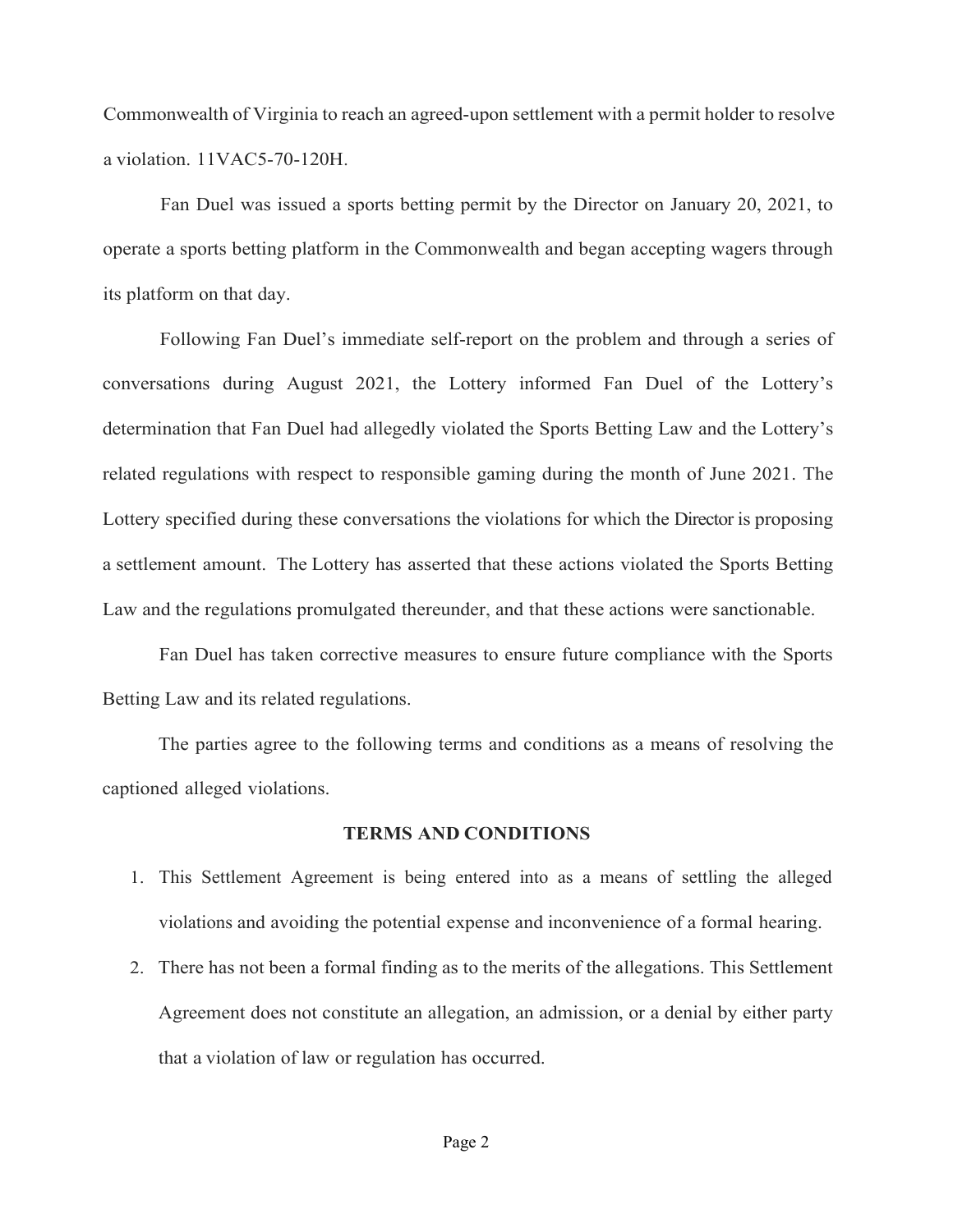- 3. Upon execution of this Settlement Agreement by both parties and no later than 10 days after, Fan Duel shall remit payment of \$10,000 to the Lottery for deposit into the Commonwealth's General Fund, and shall donate \$10,000 to the Virginia Council on Problem Gambling or other responsible gambling program that has been approved for this donation by the Department.
- 4. Upon receipt of payment from Fan Duel and evidence of its donation, the Director will close these matters.
- 5. Fan Duel will continue to take appropriate measures to ensure future compliance with the Sports Betting Law and its related regulations.
- 6. If Fan Duel violates a term of this Settlement Agreement, the Director may impose a sanction or penalty on Fan Duel for violating the Agreement or for the underlying violations, or both.
- 7. By entering into this Settlement Agreement, Fan Duel waives all rights to administrative or judicial review of these alleged violations pursuant to 11VAC5-70- 120H.
- 8. This Settlement Agreement extends only to those alleged violations occurring during April 2021 through June 2021 and that were referenced in the Lottery's discussions with Fan Duel. If the Lottery subsequently discovers additional facts of a material and substantial nature involving any of those incidents, and said facts constitute additional alleged violations, the Lottery may pursue such additional alleged violations. Fan Duel may dispute such additional alleged violations.
- 9. This Settlement Agreement constitutes the entire agreement between the parties. No prior orsubsequent understandings, agreements, or representations, oral or written that